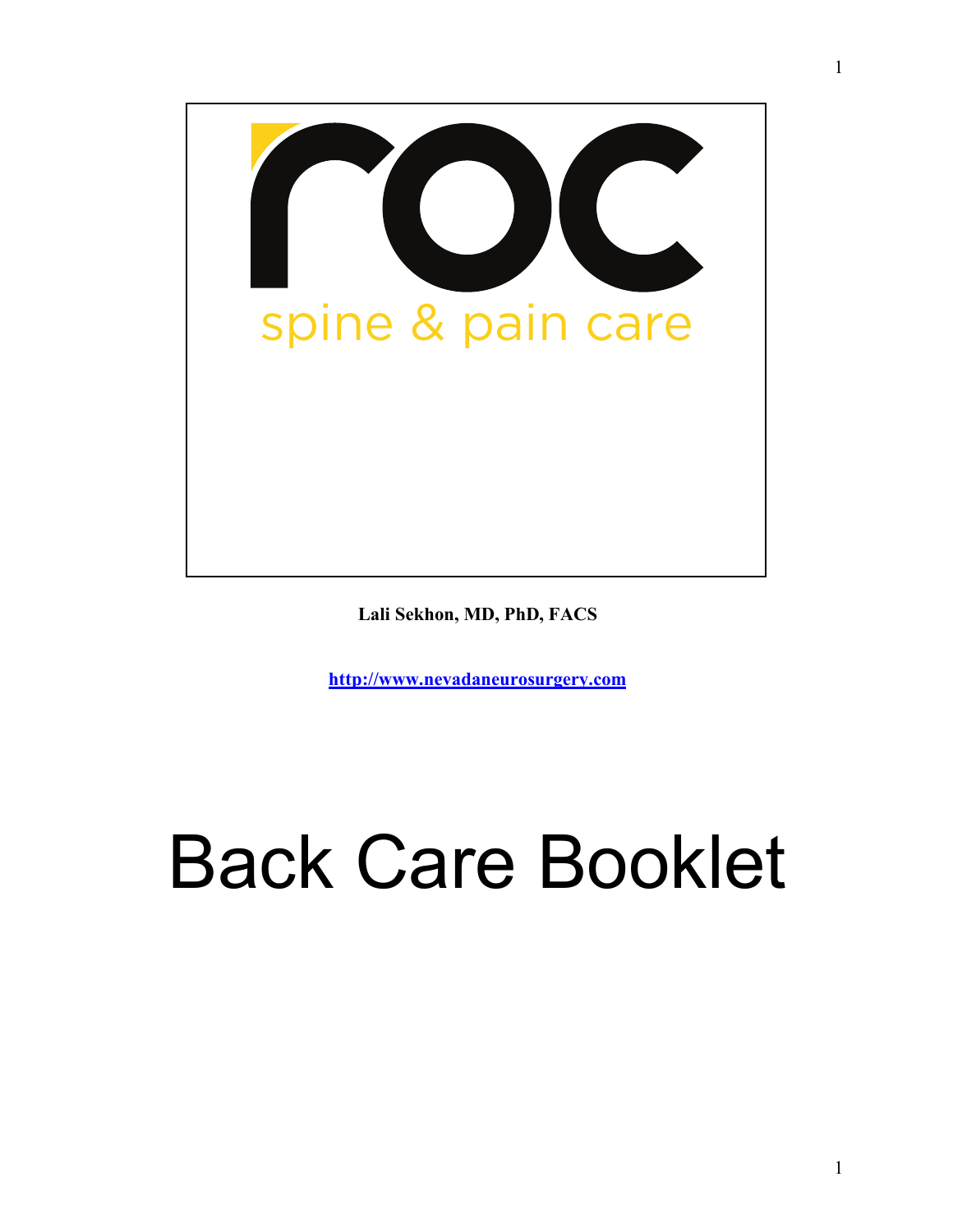# **BACK PAIN**

Your back consists of a series of bones called vertebrae, which have interposing discs. It can be compared with a series of building blocks placed on top of the other, each separated by a pad or disc.

Back pain is one of the most common conditions affecting nearly all adults at some stage of their life. Fortunately for most people the injury and its problems are short lived and after it heals they return back to normal. However, for others the injury is more severe and its effects longlasting. It can affect all parts of your day, not just the times when you are active – at work or at home.

It is often difficult to give a diagnosis of exactly what is wrong with your back. This is partly because your back is made up of many structures.

The vertebrae are the small bones that make up the spine. They sit one on top of the other, are joined together at the front by a cushion-like structure called the disc, and behind by two small joints. In between is a canal through the bones, which forms a protective passageway for the spinal cord.

From the spinal cord, nerves pass away from the spine through small gaps on the side between each two vertebrae. The nerves to the arms come from the neck, and the nerves for the legs come from the lower back.

Sacral

### **Healing of Back Injuries**

Cervical

**Thoracic** 

Lumbar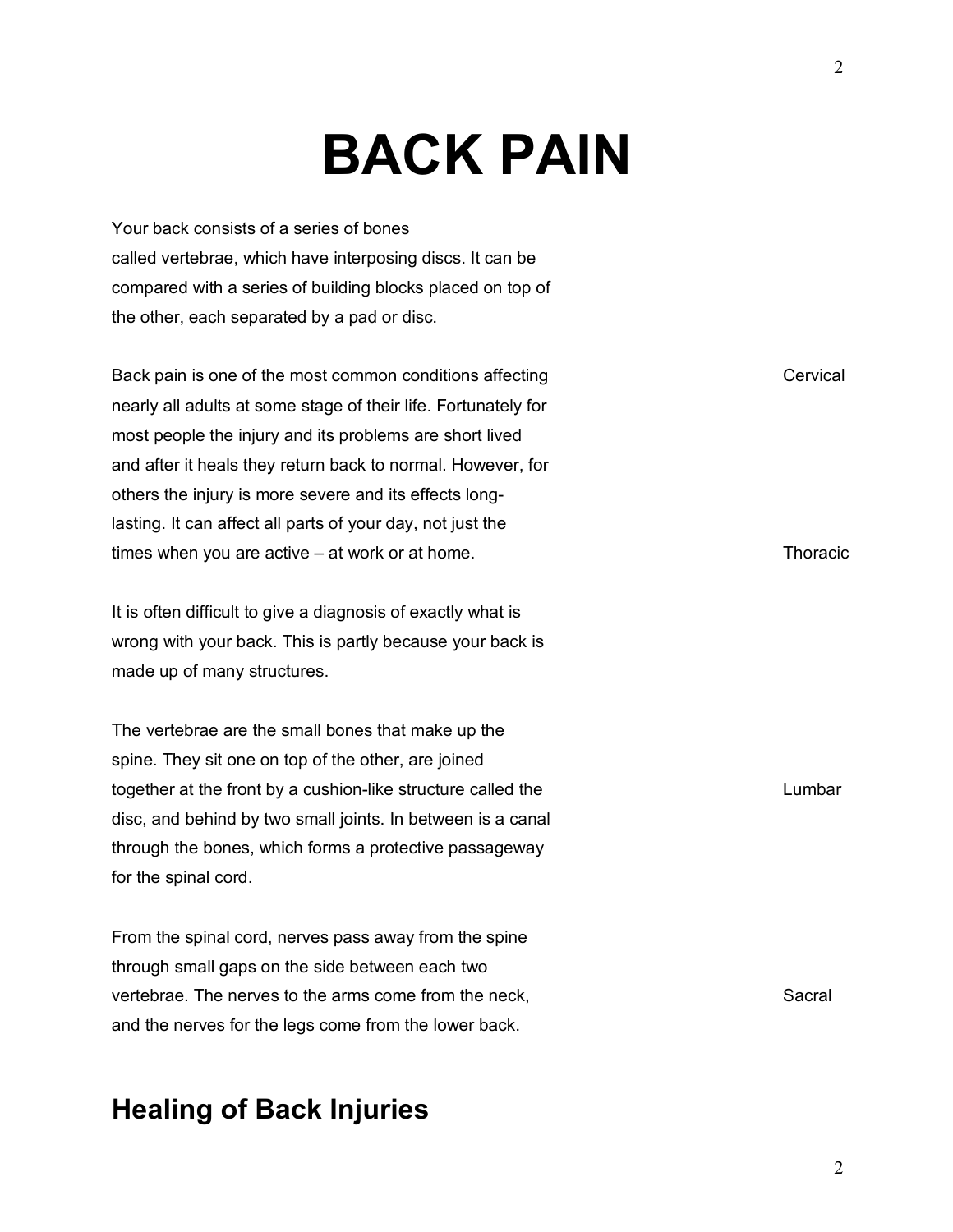For the damaged structures to heal, good blood supply is essential for repair, and to remove waste products. The bones, ligaments and muscles of the back have a good blood supply, so it can heal reasonably well. The problem is that they usually heal with a special type of tissue called scar tissue, which is strong, but not as flexible as normal muscles, ligaments, etc. However, discs have a poor blood supply and this often results in slower healing. Discs, therefore may be more easily damaged if care is not taken to prevent this. The most common type of injury to the back is to the soft tissue – the muscles, tendons and ligaments. Most of these soft tissue injuries heal well, and this is why most people with back injuries recover.

Back pain is often an unseen injury to others. As such it is sometimes difficult to understand the problems that a person with back injury has to live with daily. To help yourself, it is important to keep as mobile as possible and learn how to move your body to prevent strain on your back. This handout outlines some general rules for caring for your back and ways these guidelines could be applied at home in day to day living. It should be read more than once, and invite your family to read it too. It is very helpful to discuss the information with your physiotherapist or occupational therapist to answer any further questions.

The advice contained in the handout is of a general nature and it is important to apply it to your individual situation with professional guidance.

The nerves go to the muscles of the body and act like telephone lines from the brain; instructing muscles to contract, thus allowing us to move. They also carry information from the body back to the brain; telling it sensory information about temperature, touch, pressure and pain. Bladder and bowel function is also controlled by nerves from the lower back.

The best known of these nerves is the sciatic nerve. It is made up of several nerve roots and goes back from the low back, through the buttock, down the back of the leg and into the foot. Sciatica is the inflammation of this nerve.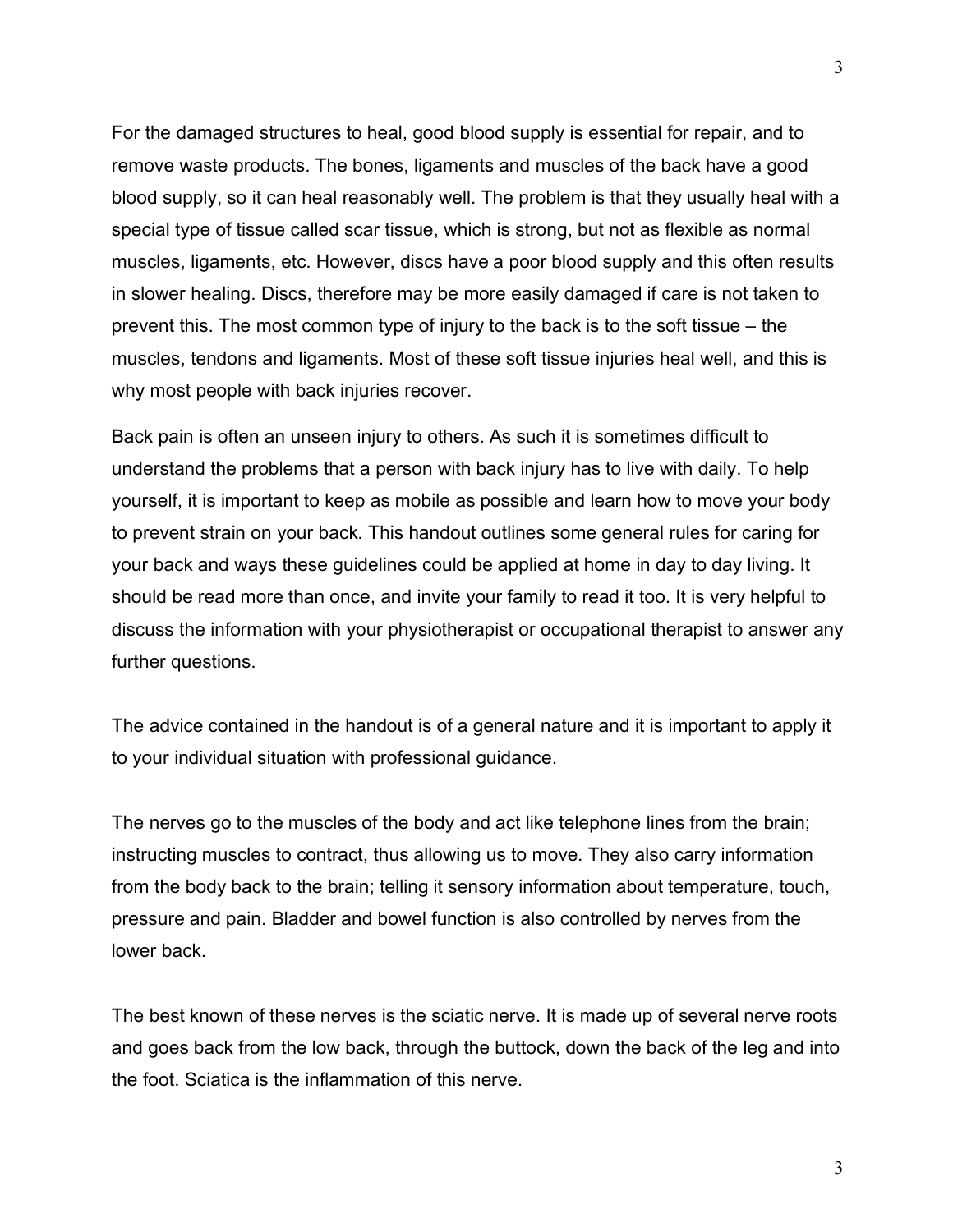Pain in the back can come from damage or irritation to any of the structures in the back – joints, muscles, tendons, ligaments, nerves, bone and disc.

If the nerve roots in the lower back are being irritated, this can cause pain to be felt down the leg, or even muscle weakness. It is possible to have pain in the leg without pain in the back, however, this is unusual.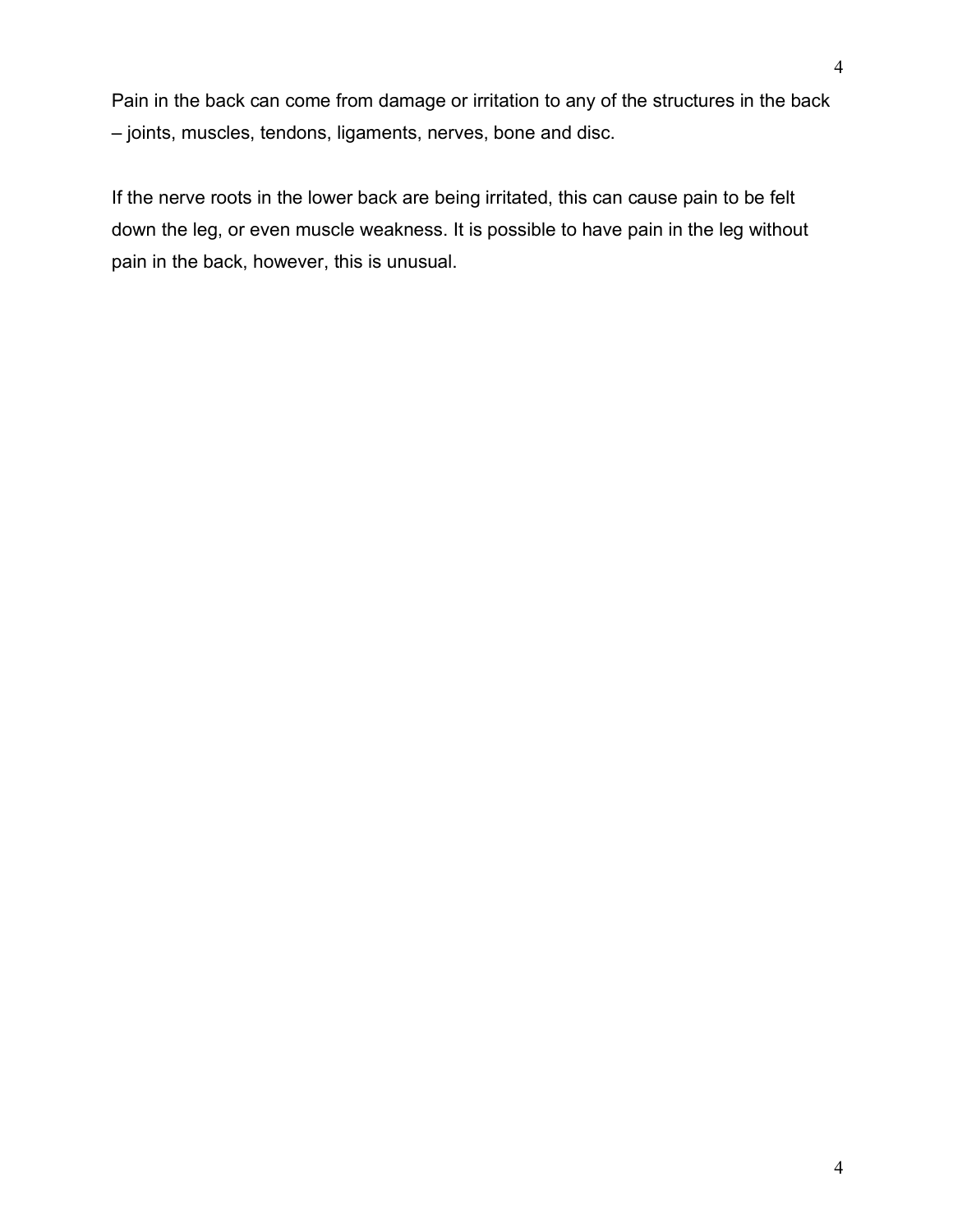#### **Disc Injuries**

One way the nerves can be irritated is from pressure from a damaged disc. The disc is designed to act like a rubber washer, cushioning movement and allowing the spine to move in many directions. If it is damaged it can protrude backwards where it can press against one of the nerves, which passes into the arm or the leg. A common term for this is "slipped disc". The disc does not actually slip. It is made up of a very tough outer covering with a thick, jelly-like centre. If the outer cover is damaged, the jelly-like central substance tends to protrude. The disc can then put pressure on the nerve root.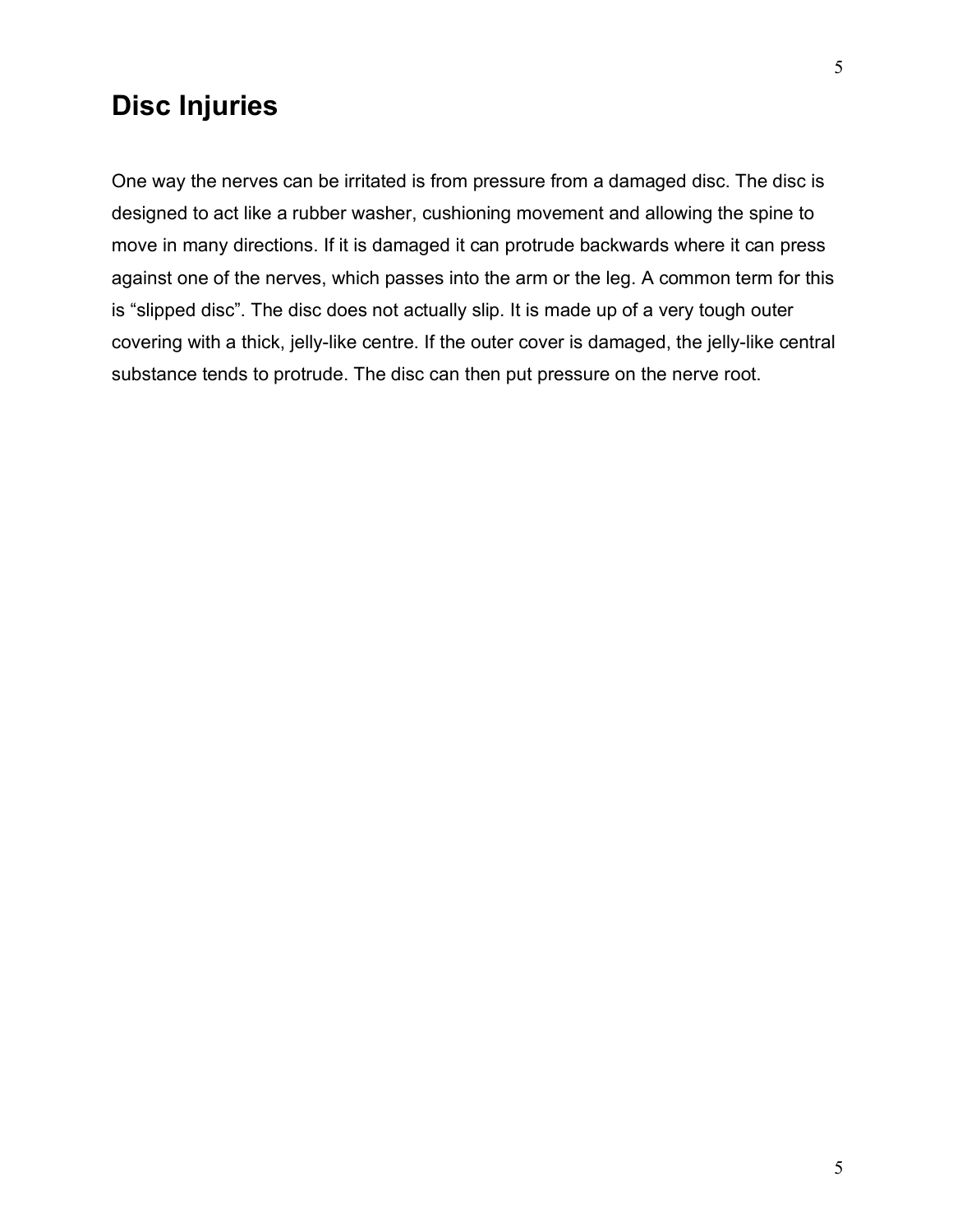# **LIFTING AND HANDLING**

Incorrect lifting and handling can result in injuries most commonly to muscles and ligaments, but also to discs and bones. Muscles can be strained, ligaments and discs can tear, which may lead to a ruptured disc. Often the back injury is a result of years of abuse and of incorrect lifting and handling. The final act which causes the pain may be as simple as bending over to tie a shoelace.

The most common area for back pain is the lumbar or lower back region. If you lift an object incorrectly, you can exert pressure of more than ten times the weight of that object on your lower back. Most of us relate lifting to work or industry, but you perform lifting all the time, even when just moving your body by standing up. So knowing about lifting and how to do it correctly is important.

#### **Steps to Safe Lifting**

- 1. Get a firm footing. Place feet shoulder width apart pointing outwards.
- 2. Bend at the hips, knees and ankles.
- 3. Brace your stomach muscles to support your back.
- 4. Use the muscles in your legs to lift. They are much more powerful than your back muscles.
- 5. Keep your head and shoulders up and your lower back arched inwards. Move smoothly.
- 6. Keep the load close to you to minimise stress on your spine.
- 7. Never twist with a load. Use your feet to turn, facing the direction of your destination.
- 8. If the lift is heavy, do not attempt to lift. Always seek assistance.

If you are lifting with someone else it is better that they are of a similar height. Make sure you co-ordinate the lift by lifting on the count of three.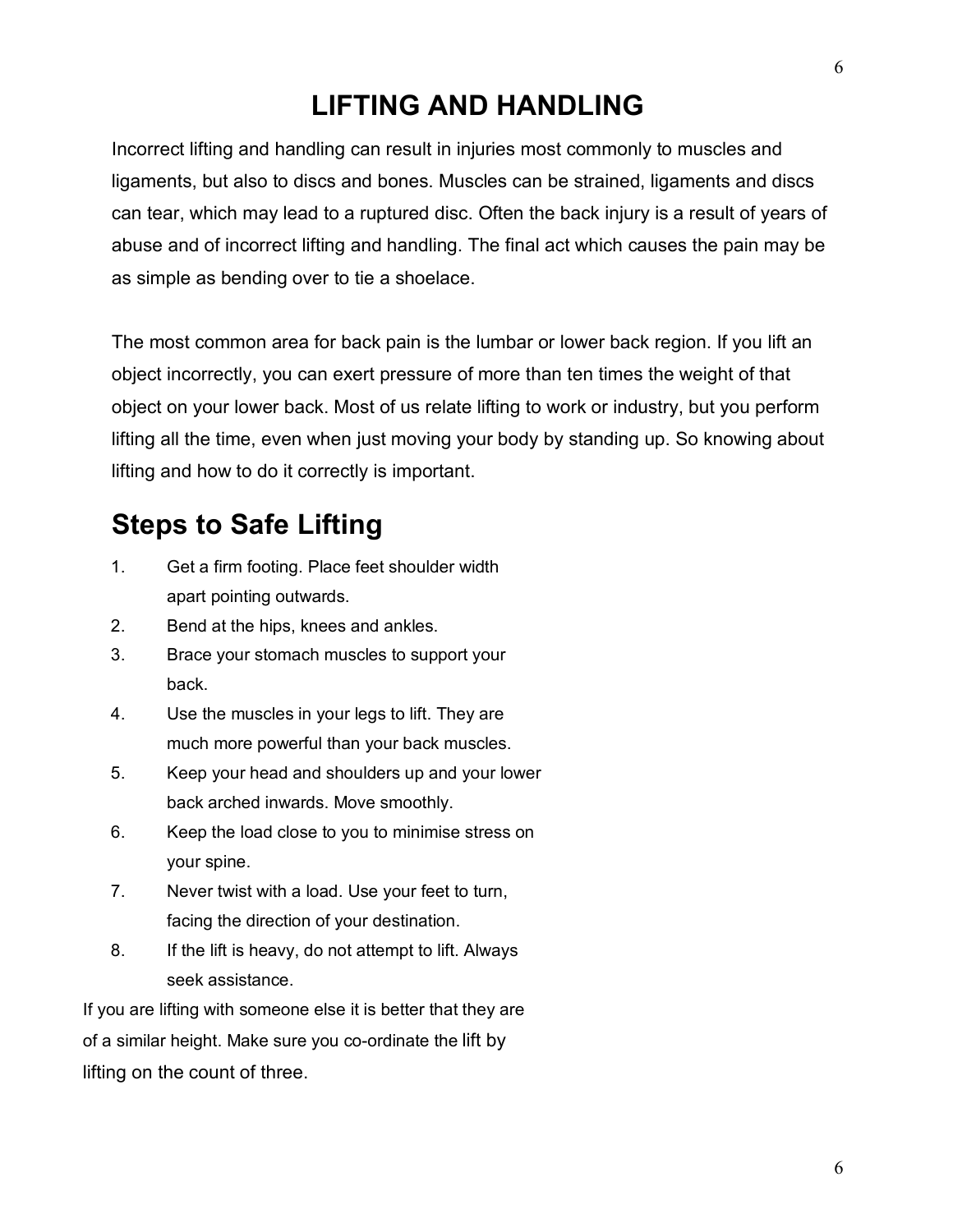# **LOG ROLLING AND GETTING IN/ OUT OF BED**

#### **Log Roll**

#### **Out of Bed**

- 1. Lying on back, bend left knee and place left arm across chest.
- 2. Tighten your abdominals, and
- 3. Roll all in one movement to the right.
- 4. Reverse for rolling to the left.
- 5. Always move as one unit.

#### **In/ Out of Bed**

- 1. Lower self to the bed by raising legs and lowering head at the same time to end in side lying.
- 2. Bend both knees and tighten abdominals to roll onto back if desired.
- 3. To sit up, log roll to side lying and use the same movements in reverse.
- 4. Keep trunk aligned with legs.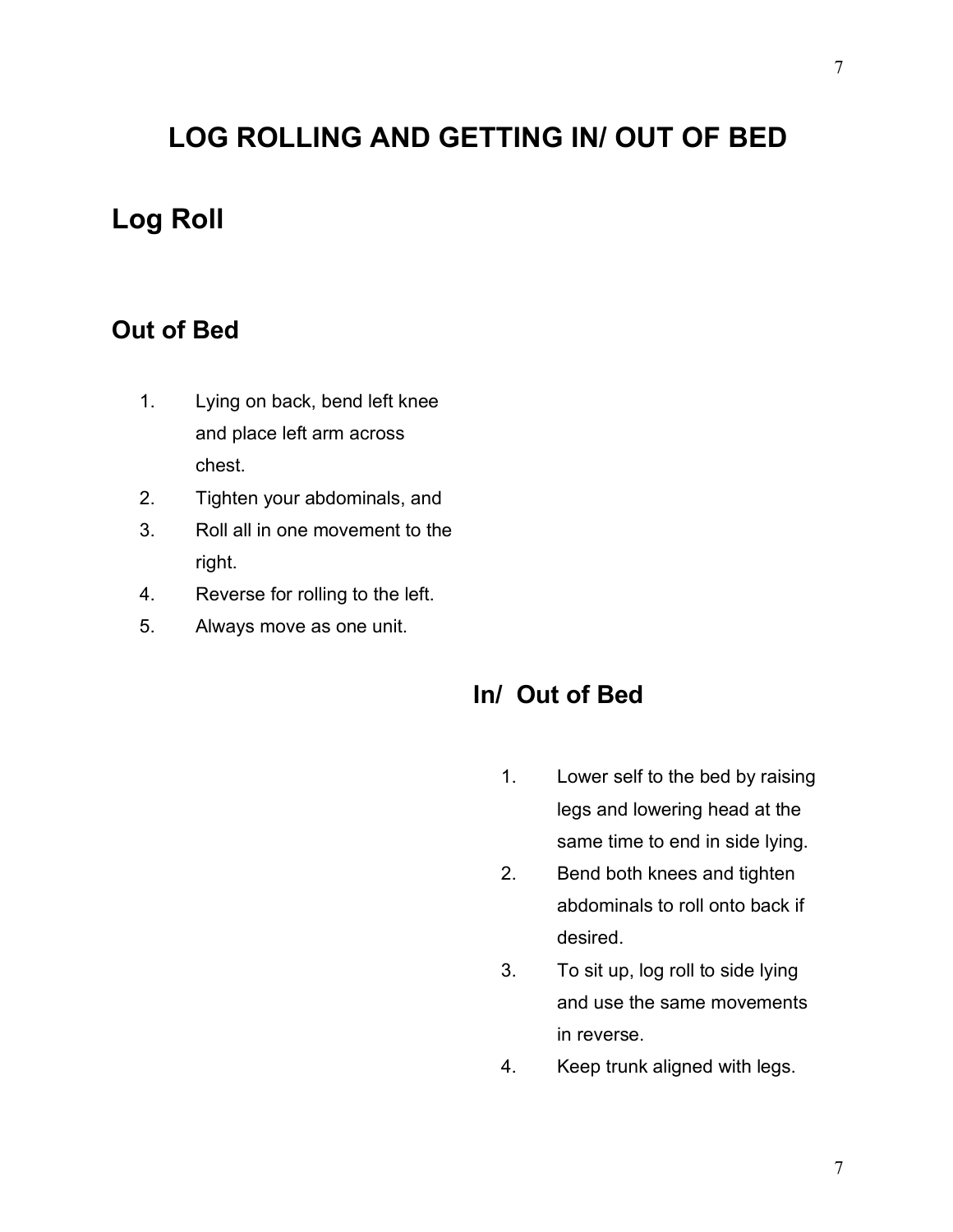# **LYING**

Lying on your back puts the least amount of stress on your spine. However it is important to be comfortable when sleeping. Your mattress should be supportive yet comfortable. A firmer mattress is best for most people.

- When you lie on your side, it is best for the knees to be slightly bent and your top knee to be supported by a pillow (to prevent twisting of the spine). Keep a single pillow under the head, thick enough to fill the gap between the point of the shoulder and the ear, keeping the spine in a straight line.
- When on your back, use a single pillow to support the head, making sure it is not too high. A pillow should keep the head in line with the spine. You may find a small rolled hand towel in the centre of your back (to support your lumbar curve), or a pillow behind the knees aids comfort.
- When lying on your stomach, a flattened pillow is advised. Do not attempt this six weeks post surgery unless otherwise advised by your medical team.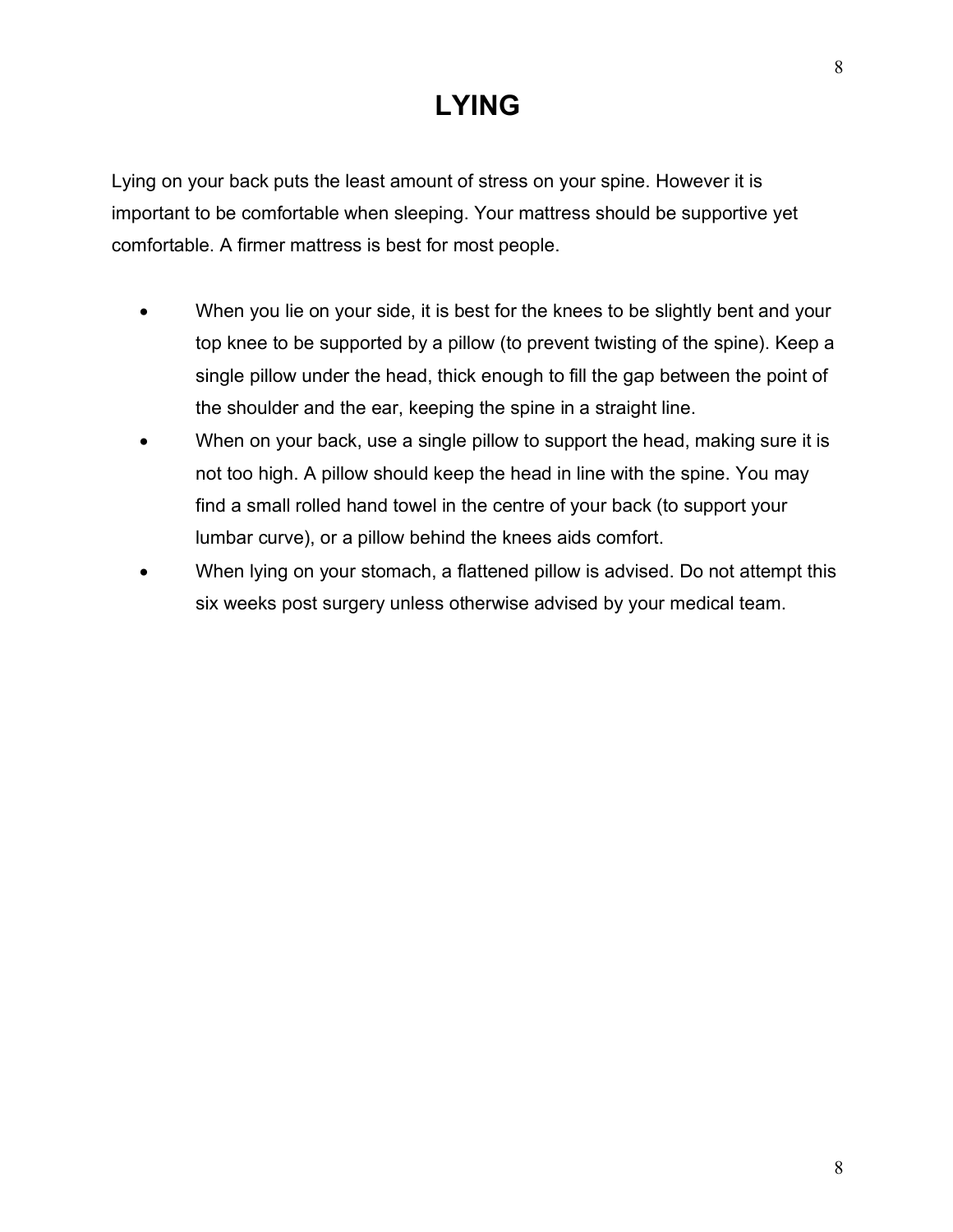# **STANDING**

- Stand with your feet shoulder width apart and your toes pointing out .
- Knees straight but relaxed.
- Abdomen held in comfortably.
- Shoulder straight, but relaxed and chin tucked in comfortably.

#### **Advice:**

Wear supportive low heeled shoes, preferably with rubber soles. High heeled shoes alter your centre of gravity and increase stress on muscles and ligaments.

When standing for prolonged periods alternatively place each foot on a foot stool or telephone book. This helps to flatten the spine by rotating the pelvis.

Stand to cough or sneeze if possible.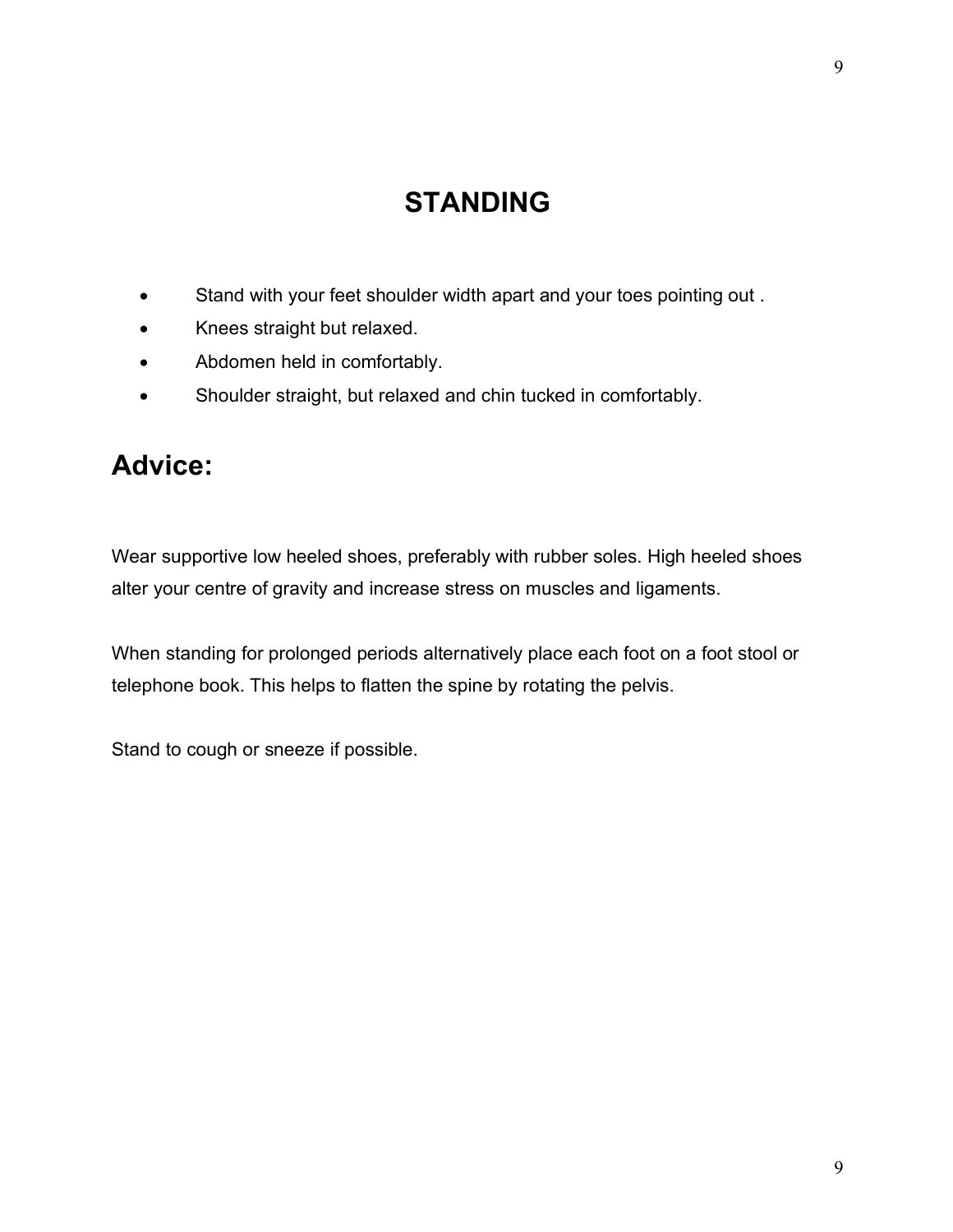#### **SITTING**

Sitting places the greatest stress on the spine. Avoid sitting for prolonged periods. It is important to move and stretch every 20 – 30 minutes, particularly when travelling in a car.

Your knees should be level with your hips when sitting. This ensures that you are sitting on your pelvic bones and facilitating the spine's natural curves.

The chairs that are usually the greatest hazard to good sitting posture are low, soft lounge chairs. A firmer chair with a straighter back and solid arms is often better, for example a dining room or kitchen chair.

To achieve a better sitting posture, consider the following:

- Sit back in the chair so you can use a back support. If the seat of the chair is too long for your legs you will slump forward.
- Your feet should rest flat on the floor. If not place them on a small stool or a telephone book.
- Armrests can be used to take some pressure off your back.
- For a better back support, you can place a rolled up towel in the small of your back approximately at waistline. Commercial backrests can be purchased from your occupational therapist or your local chemist.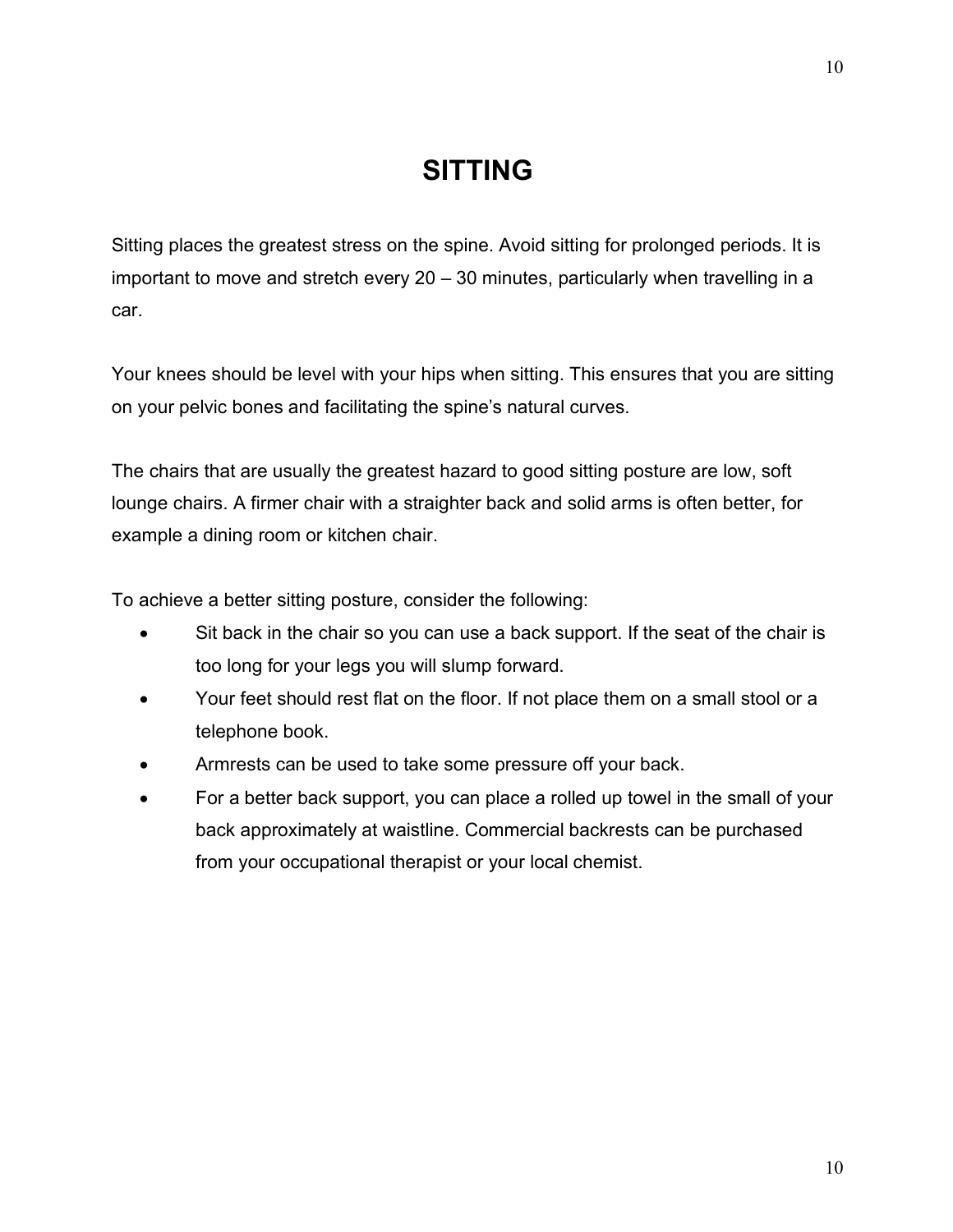### **DRIVING**

When you drive you sit; and sitting places a great deal more stress on your lower back than does standing or lying down. If you experience pain or discomfort when travelling for long periods, **STOP,** get out of the car and move around.

### **Getting in and out**

Get into the car by sitting on the side of the seat and pivoting into the car, keeping your pelvis and shoulders facing the same way and your abdominal muscles tight.

#### **When seated**

Support your lumbar curve. You may find a lumbar cushion or rolled towel placed behind your bottom, support your spine.

#### **Things to look out for when buying a new car**

- Automatic transmission (reduces the use of foot pedals)
- Power Steering (reduces the amount of effort to steer and turn the car)
- Car seat design good lumbar support, and firm seat.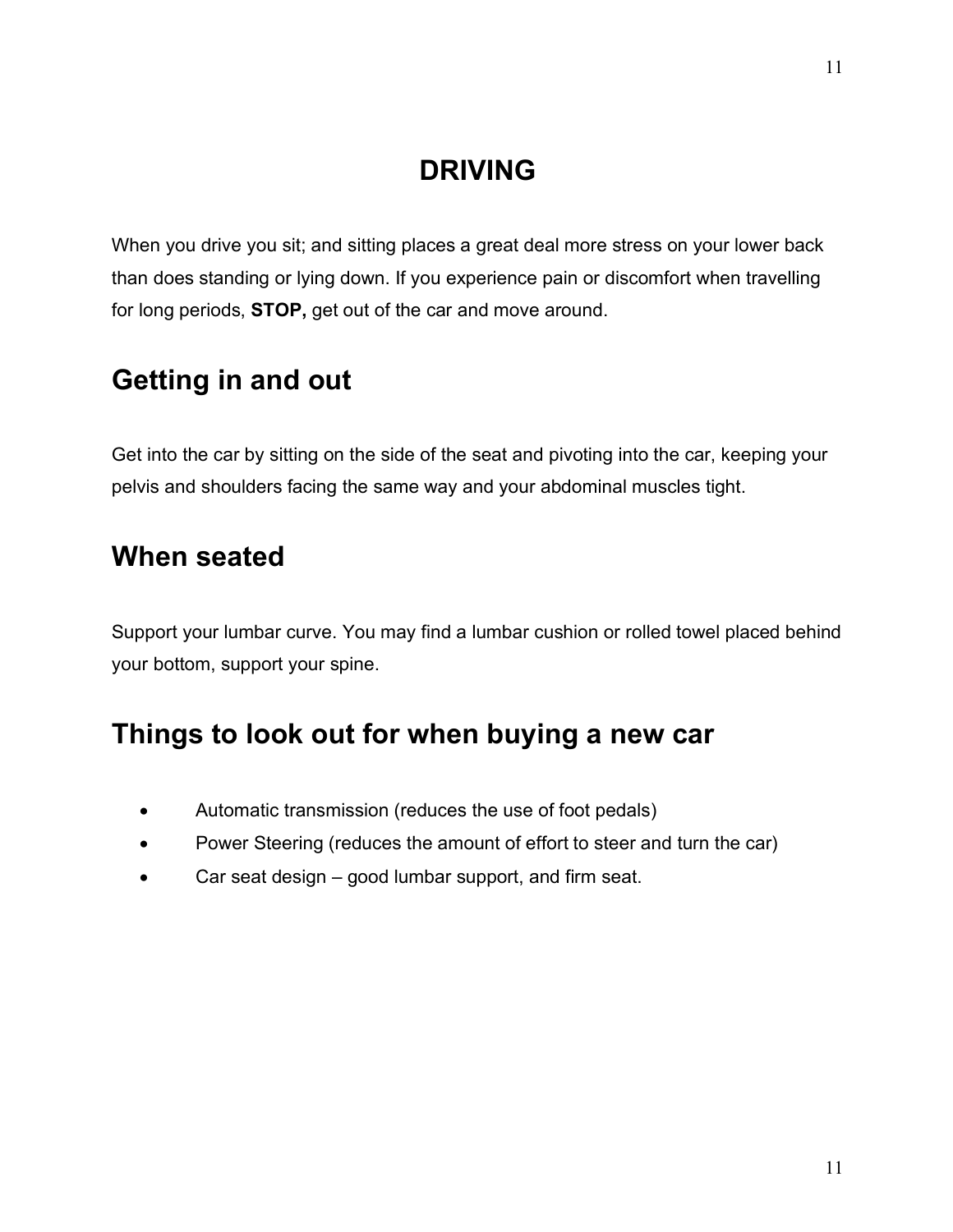Consult your Occupational Therapist if you have any problems. Occupational therapists are experienced with vehicle adaptations, driving assessments, equipment and procedures.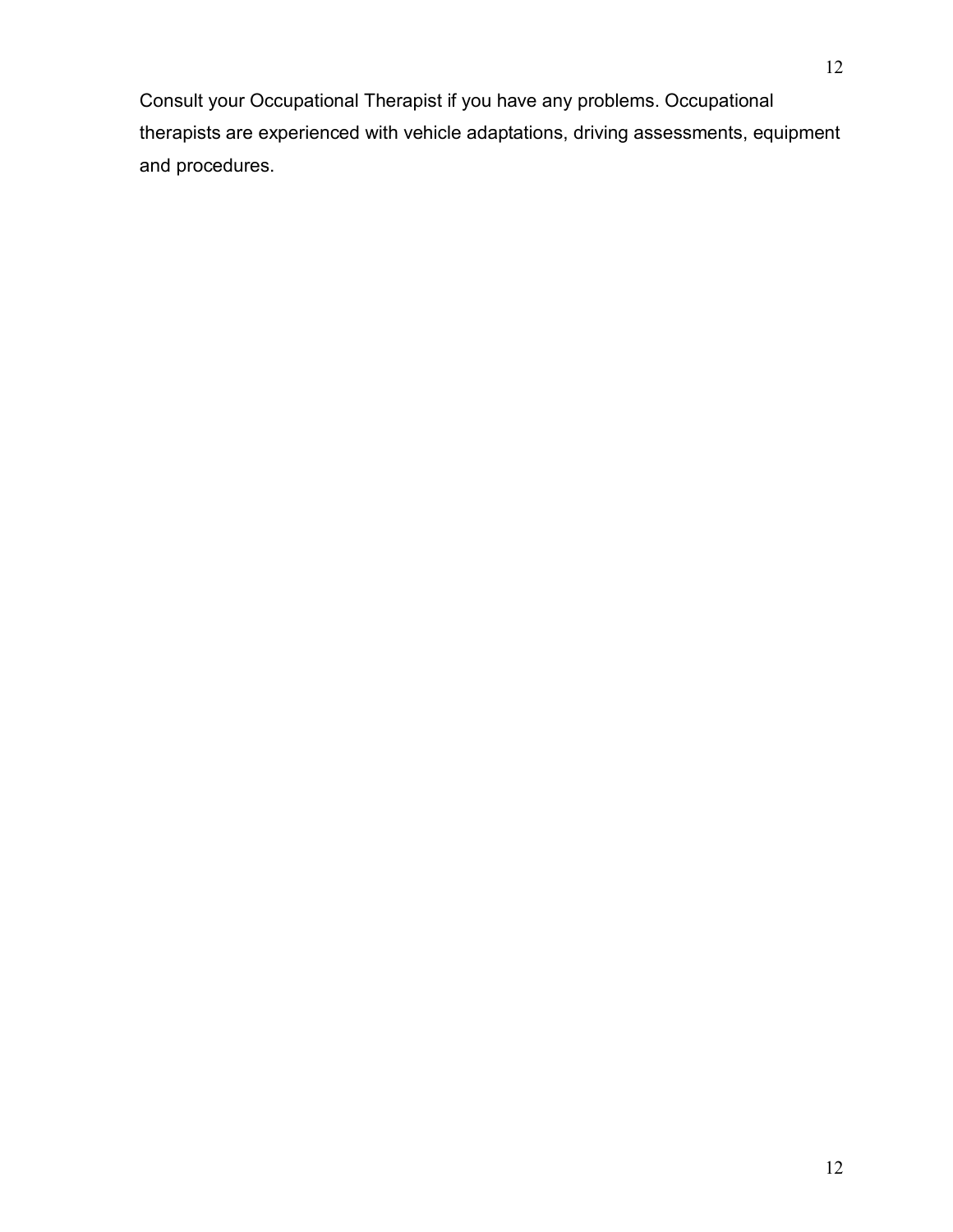# **MANAGING DAILY ACTIVITIES**

#### **Energy Conservation**

After back surgery, you may find you fatigue more easily and it is important to pace yourself.

- Organise your schedule (i.e. Try to space your activities throughout the day, alternate light and heavy tasks).
- Rest before you get tired. Have short rest breaks in the middle of a task and between tasks. Do not feel guilty about your rest breaks.
- Use assistive equipment where needed to avoid unnecessary bending and twisting eg. long handled brush and dustpan.
- Eliminate unnecessary motions and tasks.
- Organise work areas to eliminate bending and overhead reaching.
- Allocate difficult tasks to others e.g. carrying shopping, vacuuming.

Please consult your Occupational Therapist for more advice on your individual needs. If return to work is an issue, the Occupational Therapist is able to assist with this. There are many agencies within companies and in the private sector that are able to support your return to work. They can perform site visits, liaise with employers, vocational retraining etc.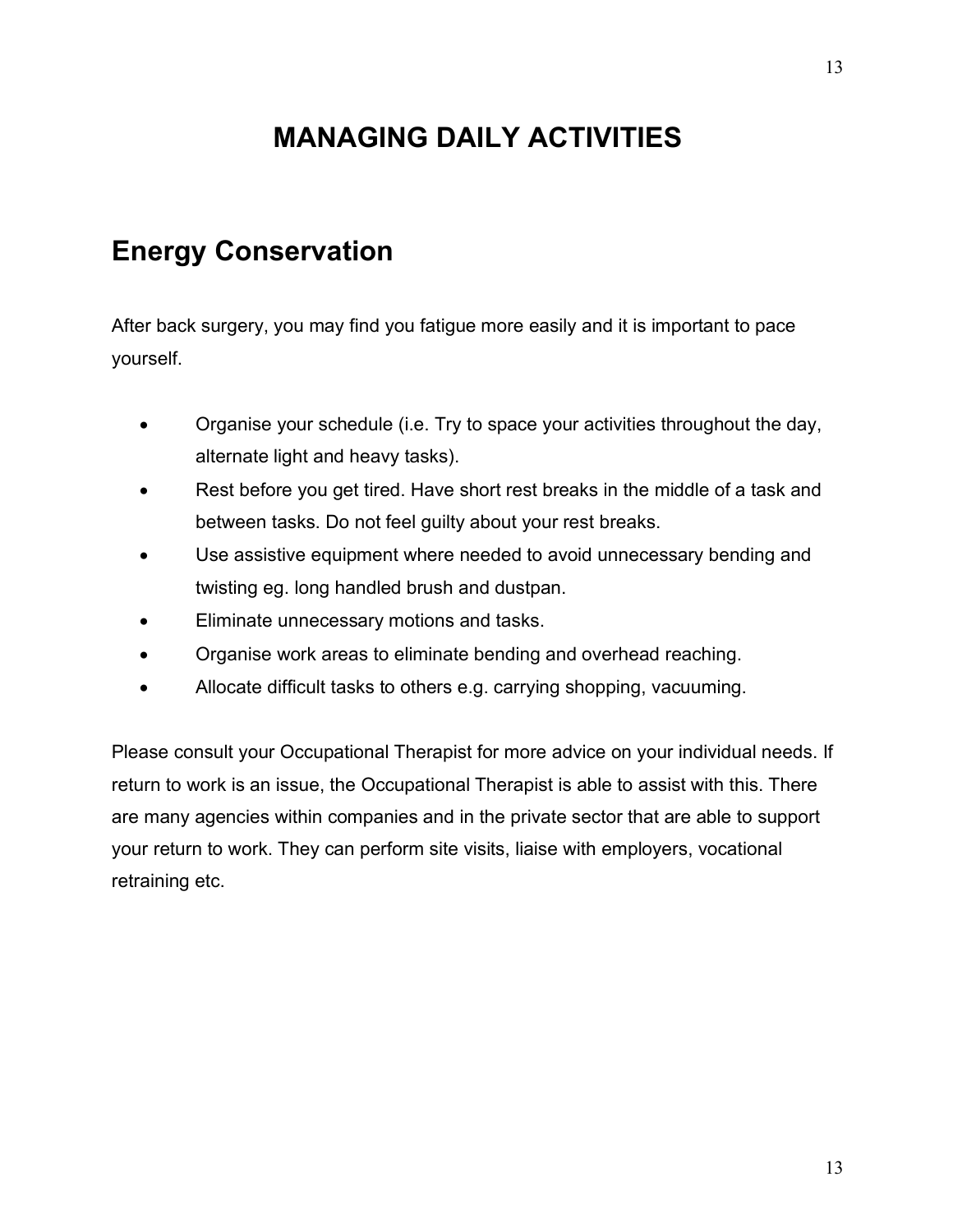# **PERSONAL CARE**

#### **Showering**

- Preferably use a shower, with a shower chair if needed.
- Use a bath seat and a shower hose if getting in and out of the bath is a problem and you don't have access to a walk-in shower.
- Sitting down to dry yourself is preferable.
- Aids such as soap-on-a-rope, a long handled washer, or a soap mix help to reduce bending over while washing.
- While ......may help to put one foot up on a small stool to ease the load

# **Putting on socks**

- Sit on a chair of suitable height, keep back straight.
- Cross one foot over the other leg.
- Then put the sock onto your foot.

#### **Putting on trousers**

- Sitting on a chair, back straight
- Bend knees up towards chest and put feet through trousers one leg at a time.

### **Putting on shoes**

Slip on shoes are the easiest to put on but make sure they are flat, supportive and non-slip.

It is best to dress sitting down post-surgery and ensuring that your back is well supported when trying to dress your lower body. If you are unable to do this, please discuss your problems with your Occupational Therapist. They can advise you on correct ways of moving and can provide small aids to trial to allow you to be independent (such as ezi-reach, sock gutter, long handled shoehorn, elastic shoelaces etc).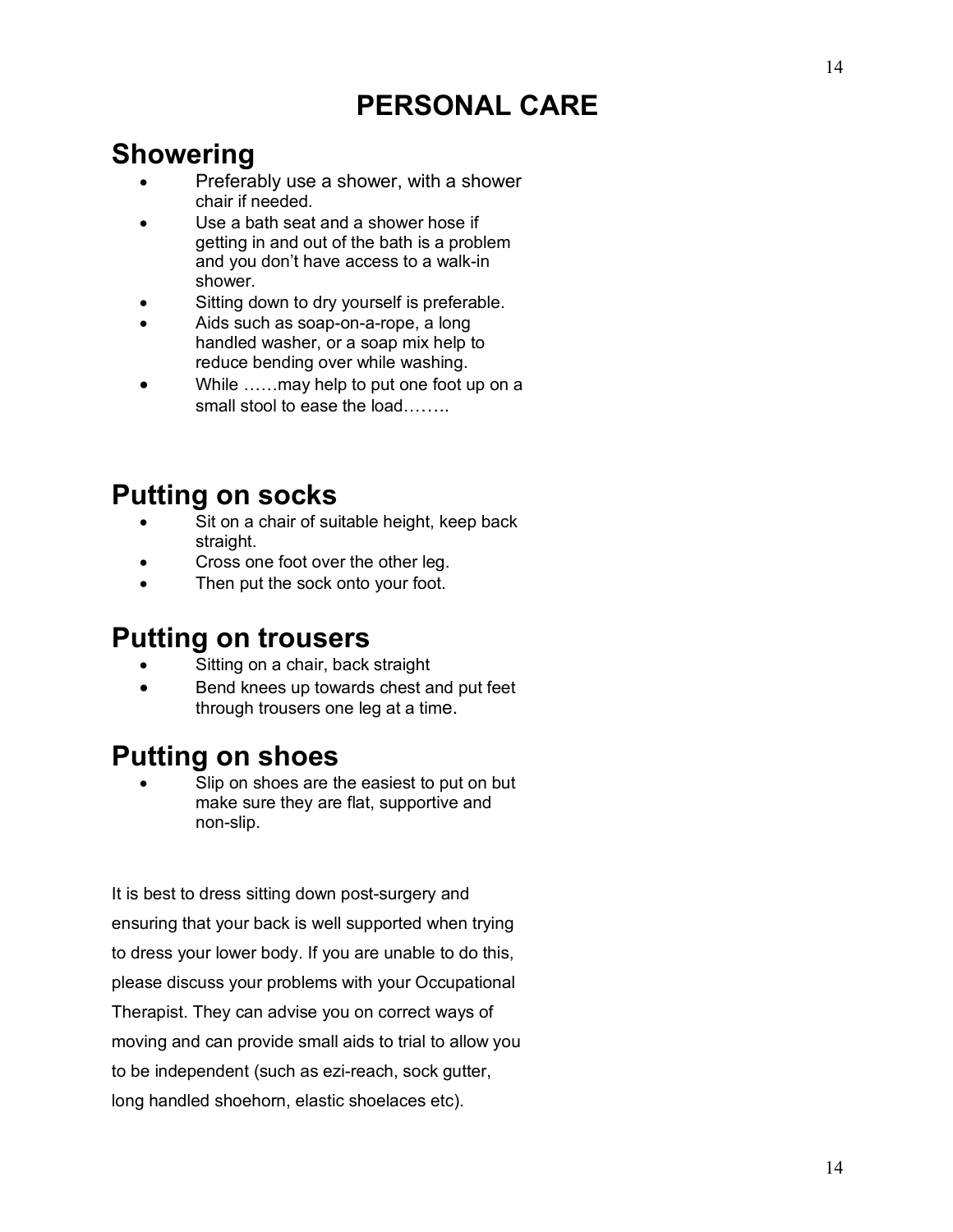# **GENERAL HOUSEHOLD CHORES**

#### **Laundry**

- Use a trolley to minimise bending
- Clothes line should be between waist and shoulder height.
- Alternatively, dry clothes in a clothes drier. If drier is on the floor, fill and empty it seated

# **Ironing**

- Stand using lunge position (one foot in front of the other) with board at correct height, or with one foot resting on a low stool.
- Alternatively sit on a chair and adjust the board's height.

# **HEAVY DOMESTIC CHORES**

Avoid transporting heavy or large objects from one place to another after your surgery (eg. leaving ironing board in a suitable place rather than taking it in and out of a cupboard, arrange someone to take out the rubbish).

Avoid heavy physical tasks (e.g. Washing the car), particularly jobs that involve twisting and bending post-surgery.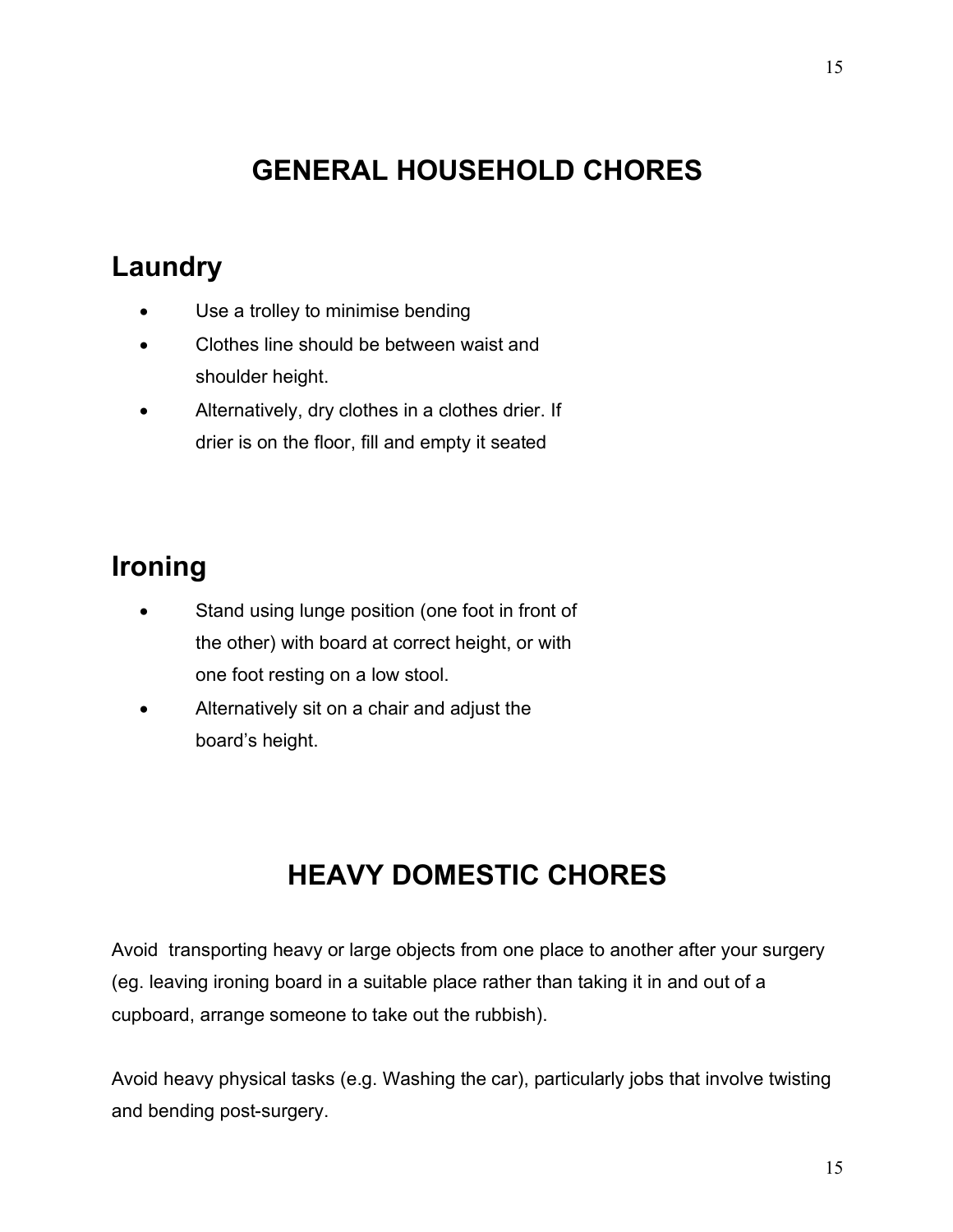# **Gardening**

Gardening need not be hard work or stressful on your back. All the previous advice on moving and handling is applicable in the garden.

#### **Lawns**

Use a light weight mower and keep as upright as possible when mowing.

# **Hedges**

Not all hedge need clipping, choose suitable varieties.

# **Weeding**

- Use a weeding stool, available at most hardware stores.
- Weed only within arms' length.
- Plan to spend only short periods in this activity.
- Consider ground cover or mulching to cut weeds.

# **Watering**

- Plan a watering system
- Use a long handled watering wand for hanging baskets and difficult areas.

# **Tools**

Most gardening tools have handles that are too short and can only be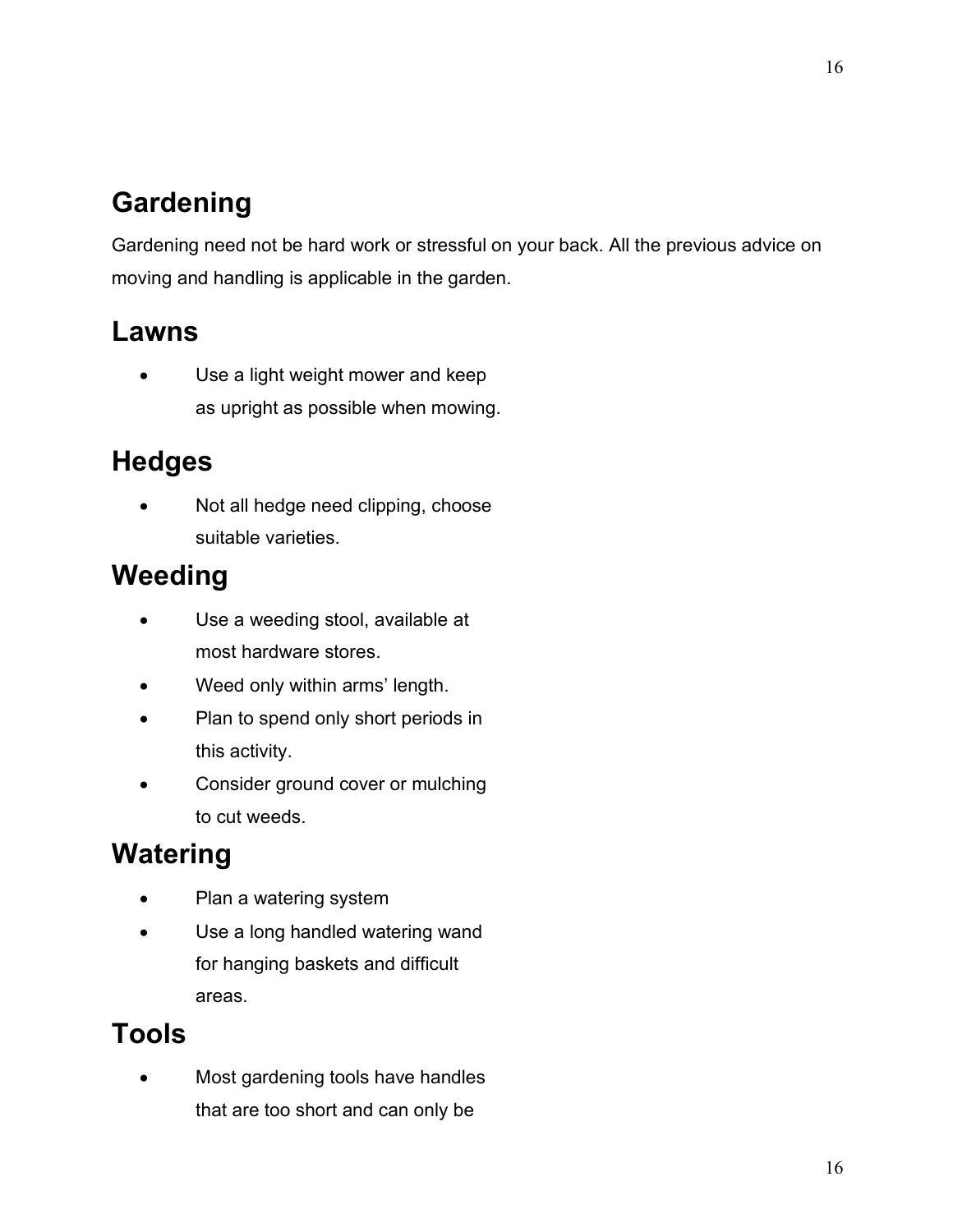used with a bent back. Tools which pull through the soil and let your stand upright are easier to use and safer for your back.

#### **Rakes**

• Rake from the side to the centre of your body using a gentle pulling action.

#### **Wheelbarrows**

• If you can, get a ....wheelbarrow. They are light, easy to push and up ……to allow rubbish to be swept into ………..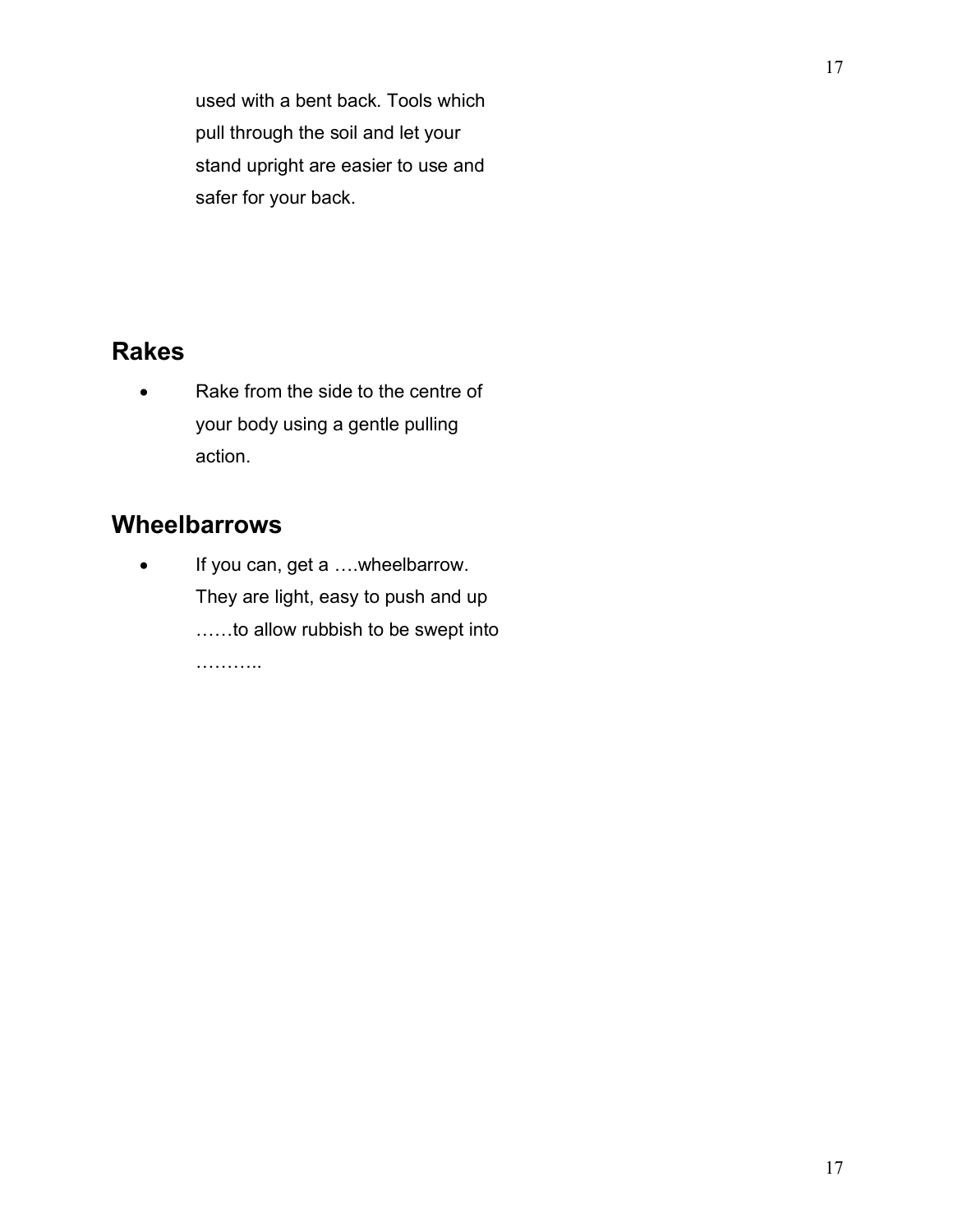# **LEISURE**

It is important to continue with your sporting and hobby interests; and with good knowledge on the care of your back and some minor alterations in technique and equipment, many activities are still open to you.

Most active sporting hobbies which are generally suitable for people with back pain are swimming and walking.

Some sporting hobbies involve a lot of bending. It is important to protect your back when picking up a ball or heavy object by adhering to the previously discussed rules for lifting.

# **RELAXATION**

Relaxation is a useful tool for people with back pain (or anyone in general) for several reasons:-

- It can prevent or alleviate aches and pains caused by excessive muscle tension.
- It can help to minimise unnecessary fatigue and is useful in aiding recovery after strenuous exercise.
- It can raise the threshold for tolerance to pain.